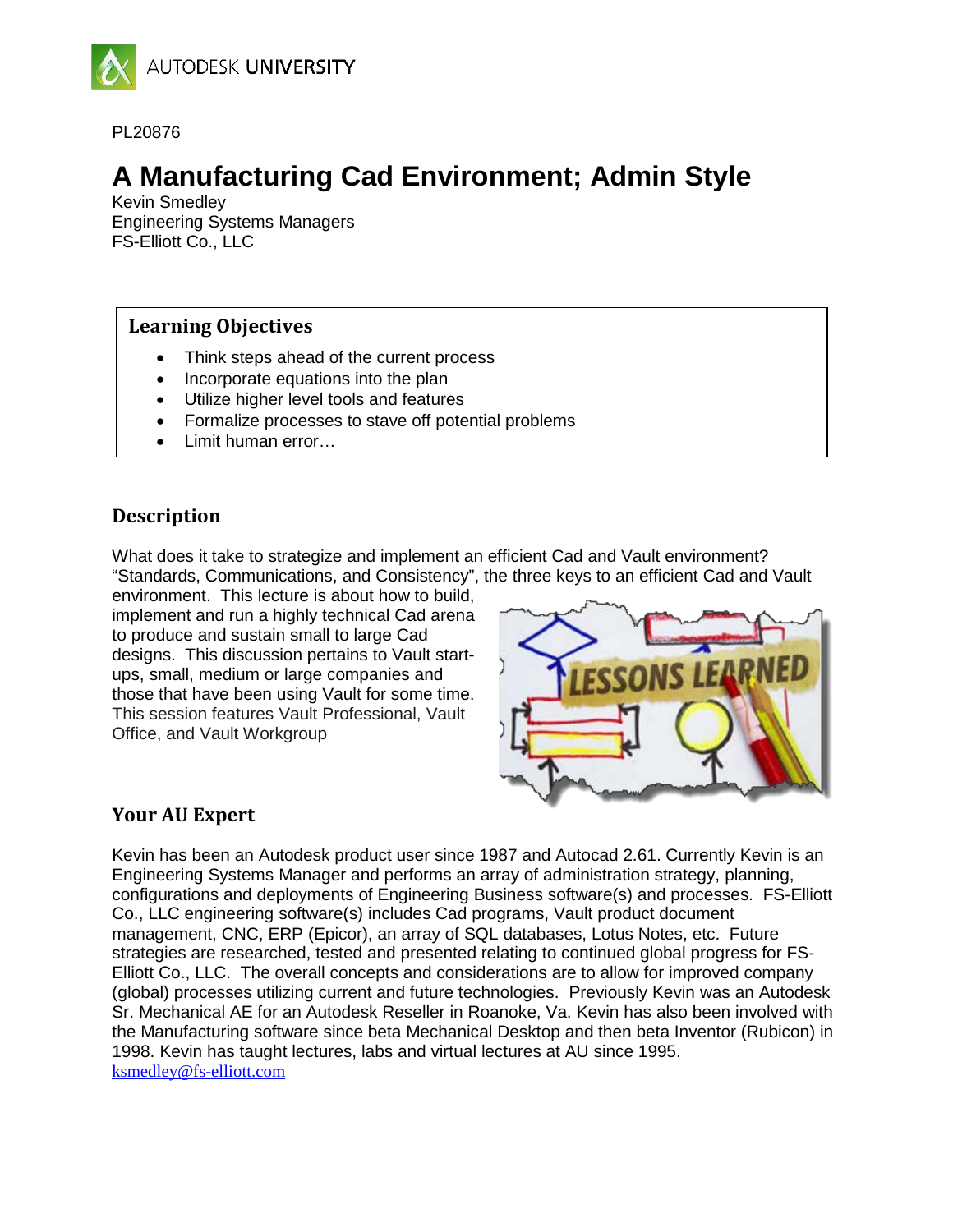

# **Overview**

The basic values and ideas brought to this lecture are two and a half decades of Autodesk implementation strategy and successes, both personally and professionally. This paper is about building a strong sustainable Cad design/engineering environment that constantly stays on the forefront of technology. Over the years, there have been challenges to overcome and failures to rise above.

# **Business Practices**

Definition:

*"A method, procedure, process, or rule employed or followed by a company in the pursuit of its objectives. Business practice may also refer to these collectively.*"



WikipediA The Free Encyclopedia

Standards, Communications, and Consistency; this has been the business mindset of mine for years and has been successful for others to follow. The strategies created depend on a number of factors; such as the size of the company, single or multiple sites, number of applications that are used for design, data storage and standards.

Best business practices involve multiple strategic thinking and collaboration between varying factions of the company. There are two important statements for a company to follow:

Mission Statement & Quality Policy; A company's direction…

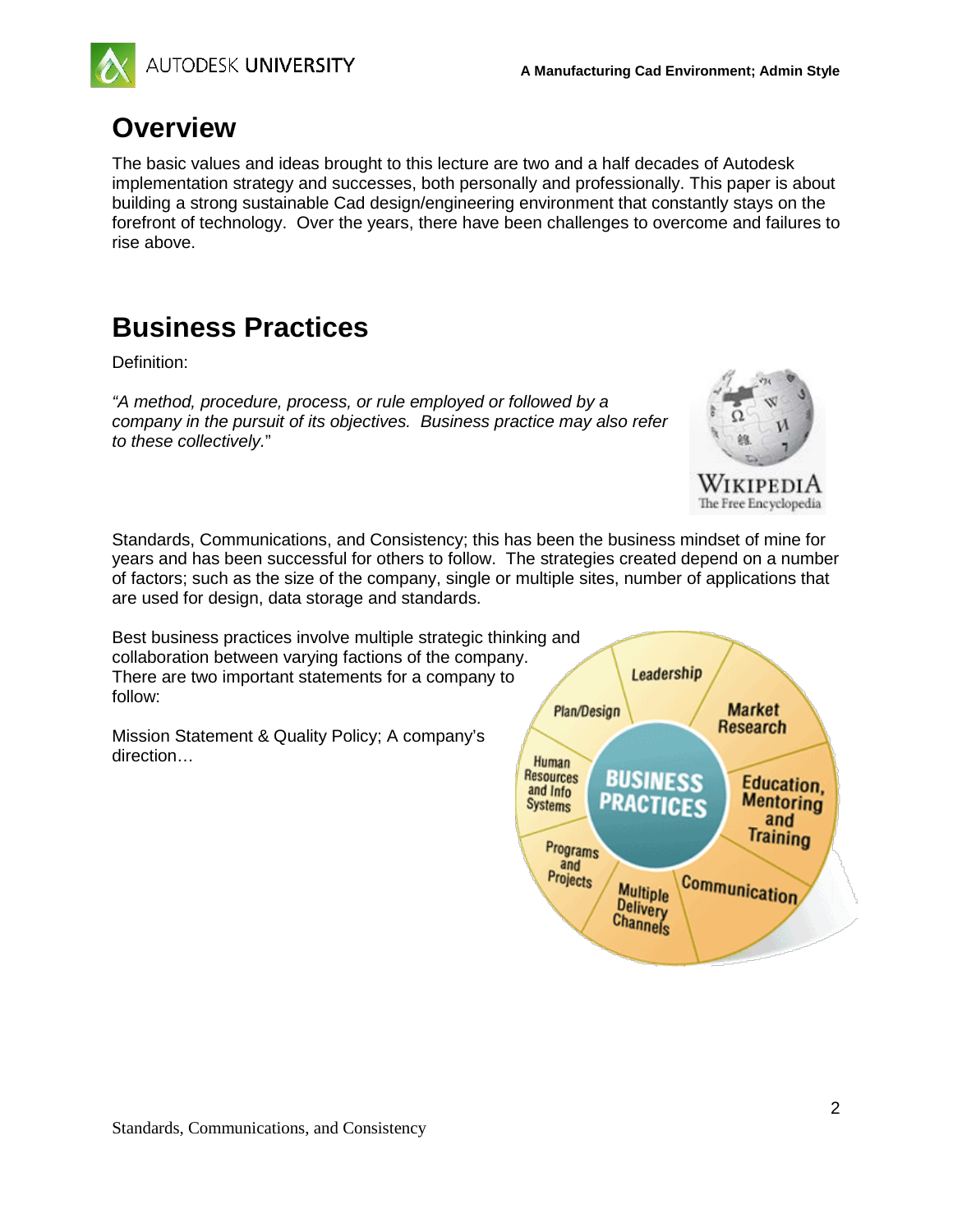

# **What does it take to strategize and implement an efficient Cad and Vault Environment?**

One of the first strategic moves you make is preparing a paper for upper management and executives. To be successful there must be buy in from the executive level. Prepare your first document for the executives to read over and understand the

| $strat \cdot e \cdot gy$<br>/'stradejē/                                                                                                                                                                                                                                                                                                                                                |
|----------------------------------------------------------------------------------------------------------------------------------------------------------------------------------------------------------------------------------------------------------------------------------------------------------------------------------------------------------------------------------------|
| noun                                                                                                                                                                                                                                                                                                                                                                                   |
| a plan of action or policy designed to achieve a major or overall aim.<br>"time to develop a coherent economic strategy"<br>synonyms: master plan, grand design, game plan, plan (of action), action plan, policy, program;<br>More<br>the art of planning and directing overall military operations and movements in a war or battle.<br>synonyms: the art of war, (military) tactics |
| "military strategy"                                                                                                                                                                                                                                                                                                                                                                    |
| - a plan for military operations and movements during a war or battle.<br>"nonprovocative defense strategies"                                                                                                                                                                                                                                                                          |
| Translations, word origin, and more definitions                                                                                                                                                                                                                                                                                                                                        |

investment(s) that you are looking to implement. This should be a 10,000-foot overview with positive direction and a long-term outcome towards efficiency of the engineering/Cad department, along with an understanding of growth to other departments. Present your strategy with short and long-term goals.

You have a vision, as a leader, to implement and/or improve the workflows, procedures and standards that will create a more efficient cycle of work. You also have the ideas to include other areas of the company in order to collaborate better.

You are in a position to administer a design and production environment for a manufacturing company. The design applications are Autodesk Product Design Suites and/or Manufacturing Collections, along with Autodesk Vault Professional.



Your main tools are 3D Inventor and 2D Autocad. The software's span reaches areas from New Product Design (NPD), to 3D Project designs, to Electrical, shop floor deliverables and/or the customer.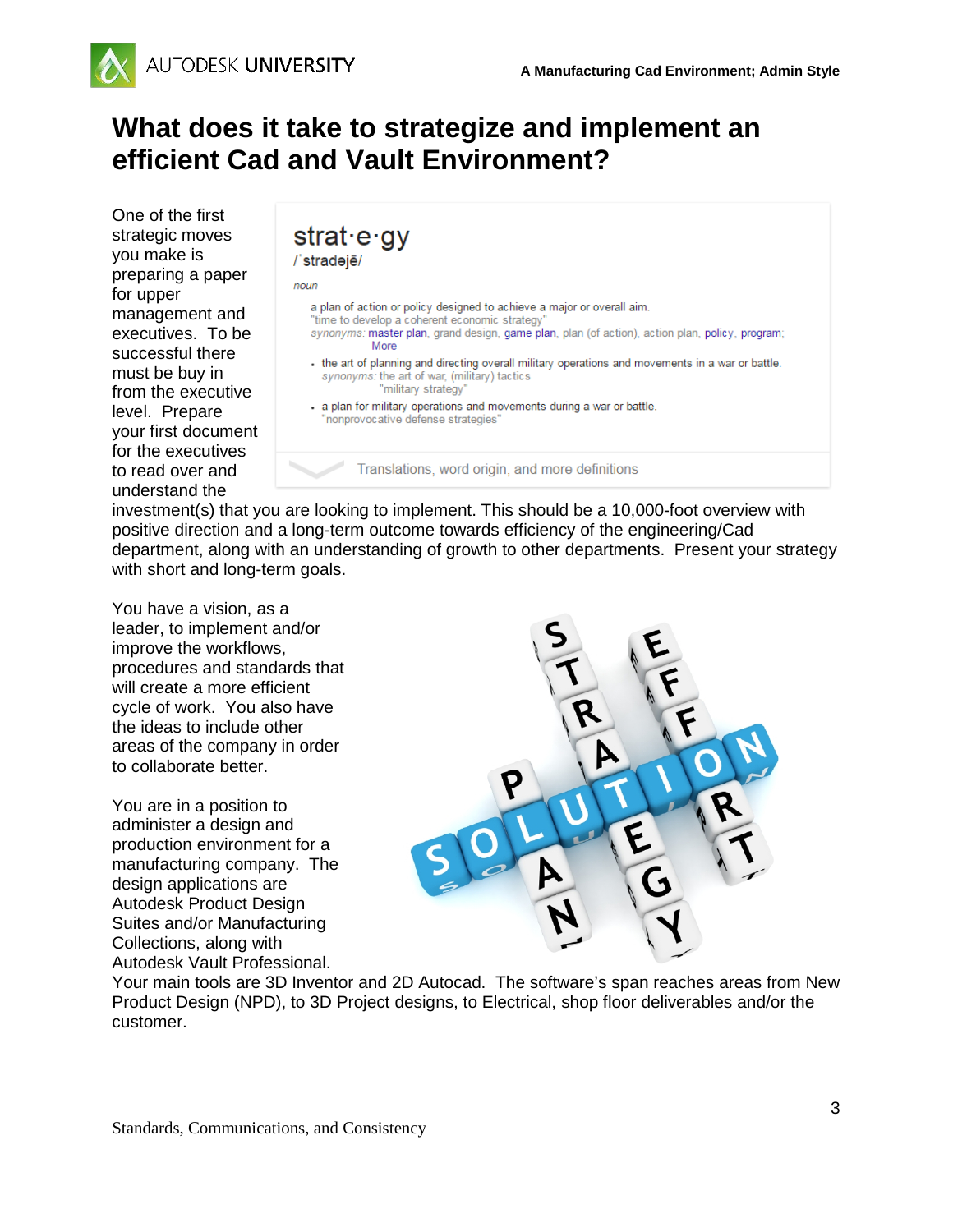

## **Think steps ahead of the current process:**

The starting gate begins with Strategy. The strategic ideas are to implement the newest version of software and database technology to the manufacturing facility(s). All of the Cad and database standards along with configurations need to be uniformly instituted. Product Document Management (PDM) formulas are to be created on a global level of Collaborating by means of SQL replication.

**Strategic pieces include:**

| Servers      | Common folder structure | Engineering/Management |
|--------------|-------------------------|------------------------|
| Software     | <b>Deployments</b>      | Procurement/Purchasing |
| Databases    | Team(s)                 | Shop and fabrication   |
| Security     | Users                   | Marketing              |
| Workstations | Training                | Inventory              |

Start with a document just like the executive paper, even incorporate the executive document into the overall documentation. This Document contains more details and specifics and should include an Introduction/overview, main body, instructions and conclusion. This document can also be the fundamental Cad document for IT to follow after the initial implementation. As IT should be part of the strategic discussions, this document will also be the bible for new server and workstation configurations.

#### **Servers**

The server(s) play a major role in the PDM and Collaboration with other global facilities. If there is more than one facility and you are looking to replicate the Vault, then all Windows Servers and SQL databases, MUST be the same version and build. The build number is a "gotcha" and can throw you for a loop.

### **Software**

Autodesk Suite and/or Collections comes with an array of applications. You will need to make decisions on what actually is used in the design work and production output.

#### **Databases**

Autodesk Vault PDM is necessary for using Inventor 3D and works in conjunction with a SQL database. The Vault PDM is the database that controls the security and lifecycles for files and folders. The SQL database and Vault are the collaboration tools for replication to other facilities allowing, for live data sharing around design(s) and projects.

### **Security**

The security of your engineering assets (Drawings, Parts, Assembly's) and proprietary information is rooted in the Vault. Security methodologies will drive some of the processes and workflows in engineering and Cad design.

#### **Workstations**

Each user has either a desktop or laptop. The makeup and rotation of these systems is important for efficient workflows and speed to completion. A decision on the type of hardware depends on the category of work that takes place.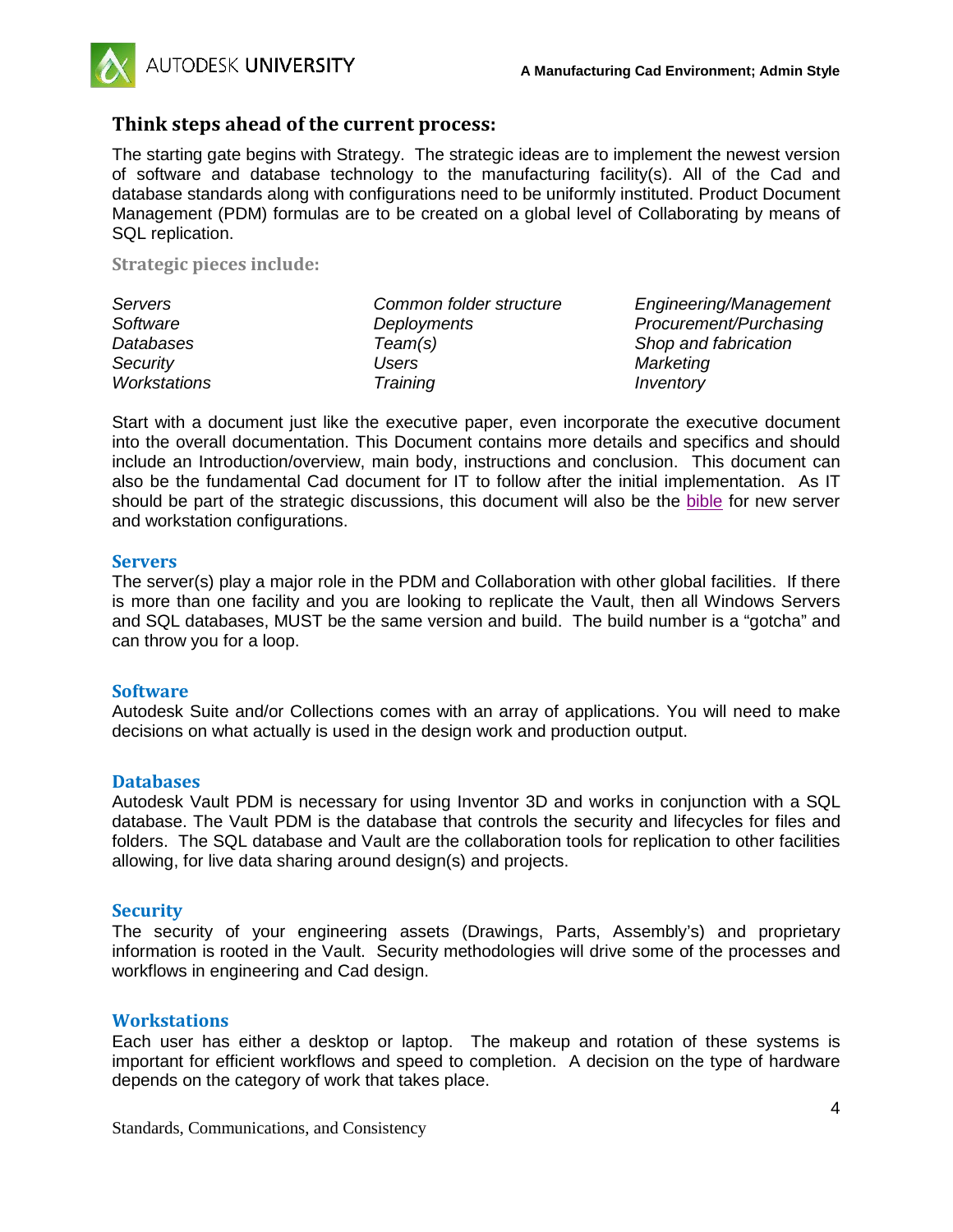

#### **Common folder structure**

Repetitive folder structure is important in maintaining both local files and server files. When using Vault, both are imperative to sustaining efficiency.

#### **Deployments**

The creation of deployments is for strategic installations maintaining consistency and speed throughout. Deployments are also a critical placeholder for the distribution of software builds per allocated user(s).

#### **Team(s)**

Put together a small team that consists of users and IT. This will allow the bouncing of ideas and the ability to make decisions with other inputs. The team will support your actions and decisions along with being part of the successful implementation.

#### **Users**

Users are your customers, their production with the tools that you implement is most critical, and therefore you must listen and keep them engaged. Every user customizes the UI in some manner that they choose, but the results need to be similar.

#### **Training**

In order for all the tools, workflows and processes to work; users, managers and administrators must be trained on those specific applications. Training is one of the key strategic components to a successful Engineering Cad environment.

#### **Project Engineering/Management**

Project Engineering and Management staff most likely will not produce the designs with the Cad applications; they could be instrumental in the design lifecycles from cradle to grave.

#### **Procurement/Purchasing**

This area can see potential limiting of human errors. This group of people generally maintain an ERP system. To limit human errors, you need to automate as much as possible. There are ways to take away the manual inputting of data and use digital processes to keep the ERP consistent.

#### **Inventory**

Where can the engineering BOM (Bill of Material) help drive the pick lists from inventory?

#### **Shop and fabrication**

The shop area is an area with a high potential for cost savings. How can you streamline the delivery of drawings from engineering/Cad to the shop floor? Is printing an issue?

#### **Marketing**

How can your plans assist in marketing, sharing the manufacturer's story to the customer, both current and new? Where could additive manufacturing help marketing at events?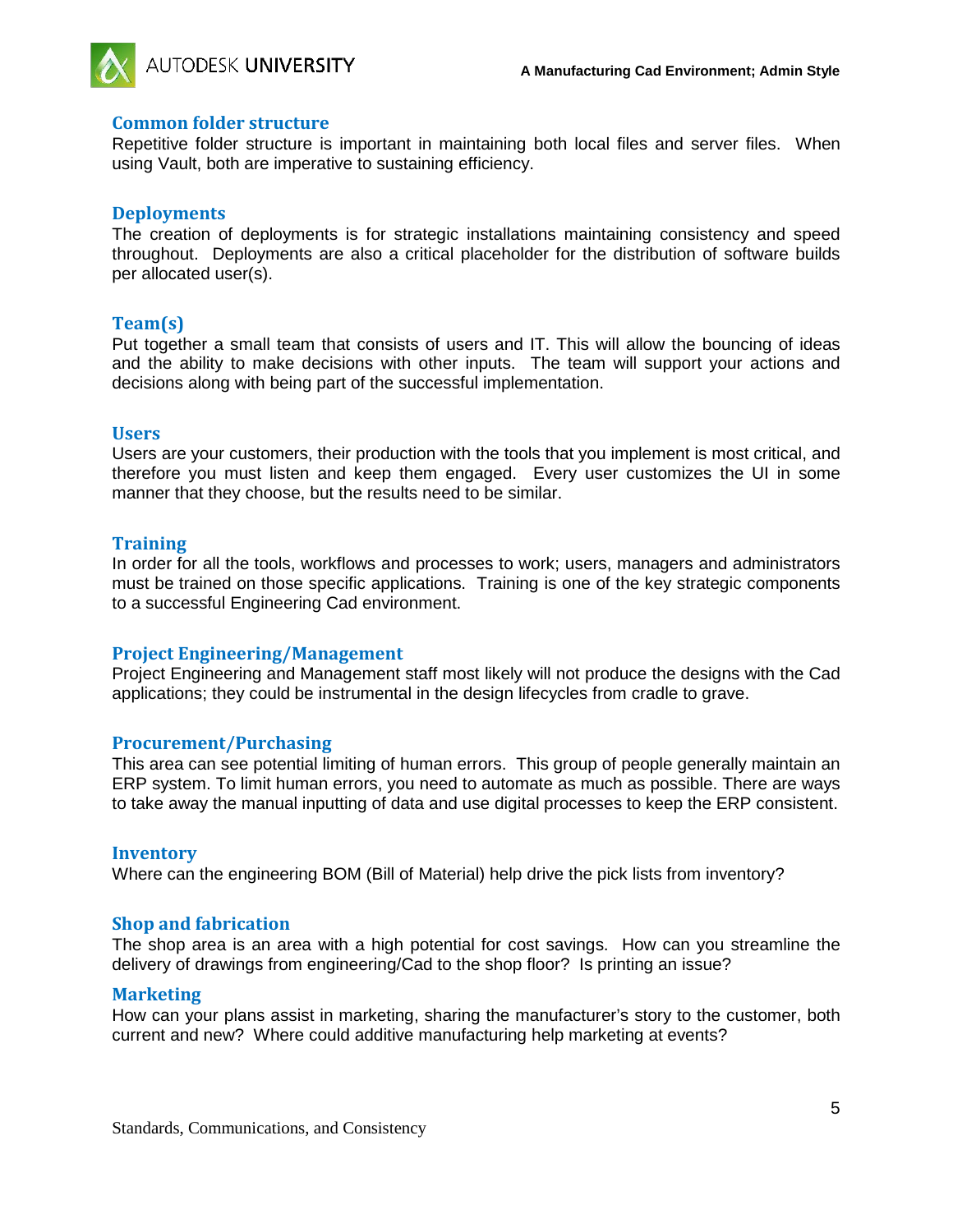

**Build: a picture**

The strategic area is where you build the picture of time, cost and impact. This part is imperative in the sense of executives understanding the business incentives and investments to drive future improvements. As stated previously, it also is a major document for the IT department.

The strategic document will incorporate all the definitions above and sync to a schedule that begins with a test server and setting up configurations along with standards. An example is a full strategic document that I have as a company Cad bible and it is 40 pages in length.



Standards, Communications, and Consistency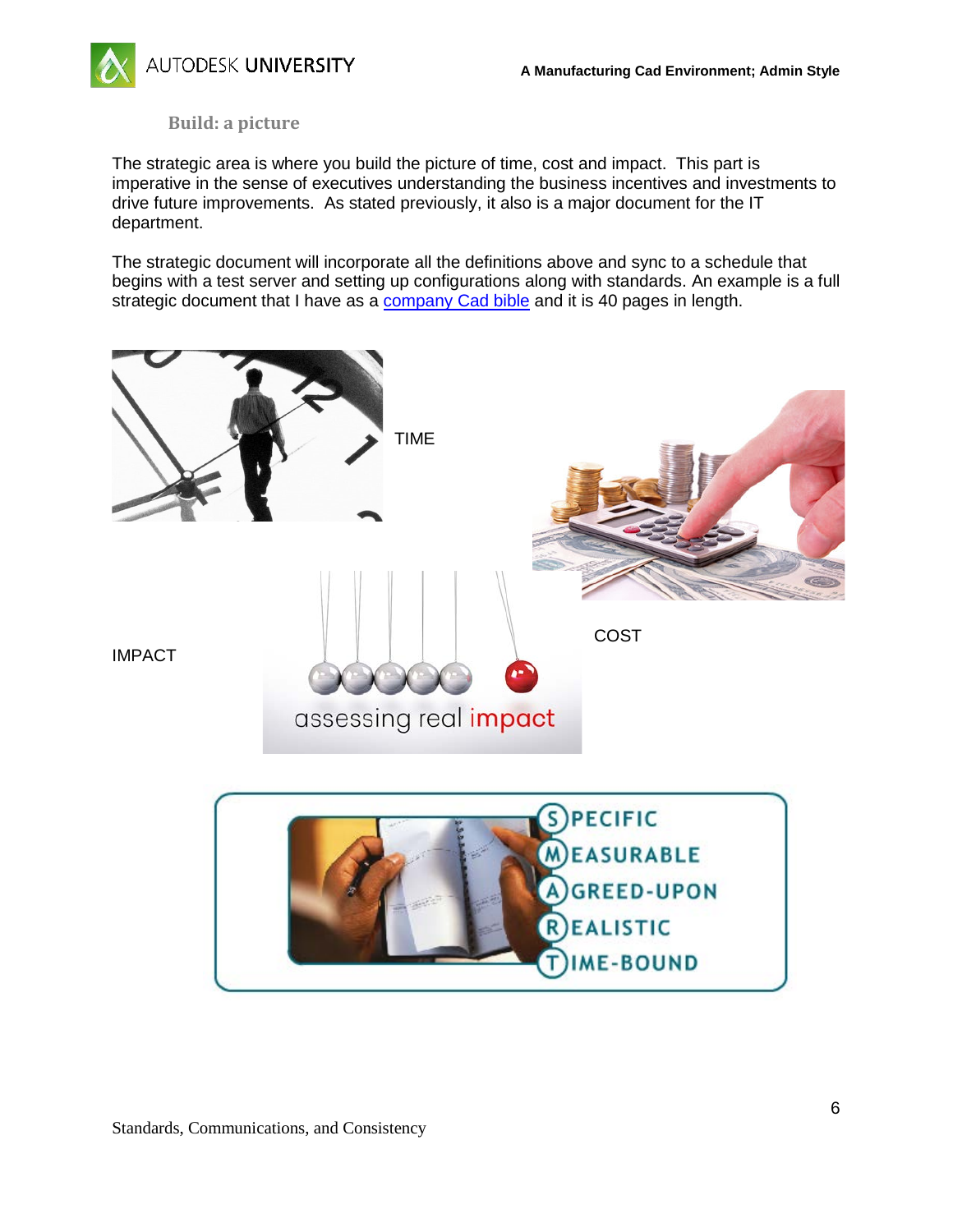

## **Incorporate equations into the plan**

**Build: the landscape**

With Product Design Suites or Manufacturing Collections there are an array of software applications to use for your design work and deliverables. We know for this conversation that Inventor, Autocad and Vault are the main applications that are going to be utilized. What else may be used that only a few may benefit from? When using other applications, what areas of growth can be expected during the upcoming year?



We do know that everyone uses Vault, but to what level?

Creating deployments for installations and standardizing configurations are essential to upgrades/updates, service packs, new hires, maintaining company standards, etc. (IT love)

When creating deployments think of the users and who will run the Cad software applications. Think of this situation in a perspective of groups and work to keep the installation packages lean. Not every user needs to have all applications installed on their systems from the Design Suite and/or Collection.

Group Deployments

#### Design

- 1. Inventor
- 2. Autocad Mechanical
- 3. Autocad
- 4. Fusion 360
- 5. Vault Professional

**Controls** 

- 1. Autocad Electrical
- 2. Vault Professional
- **Engineering**
- 1. Autocad P&ID
- 2. Vault Professional

#### Misc.

- 1. Autocad Mechanical
- 2. 3D Max
- 3. Showcase
- 4. Vault Professional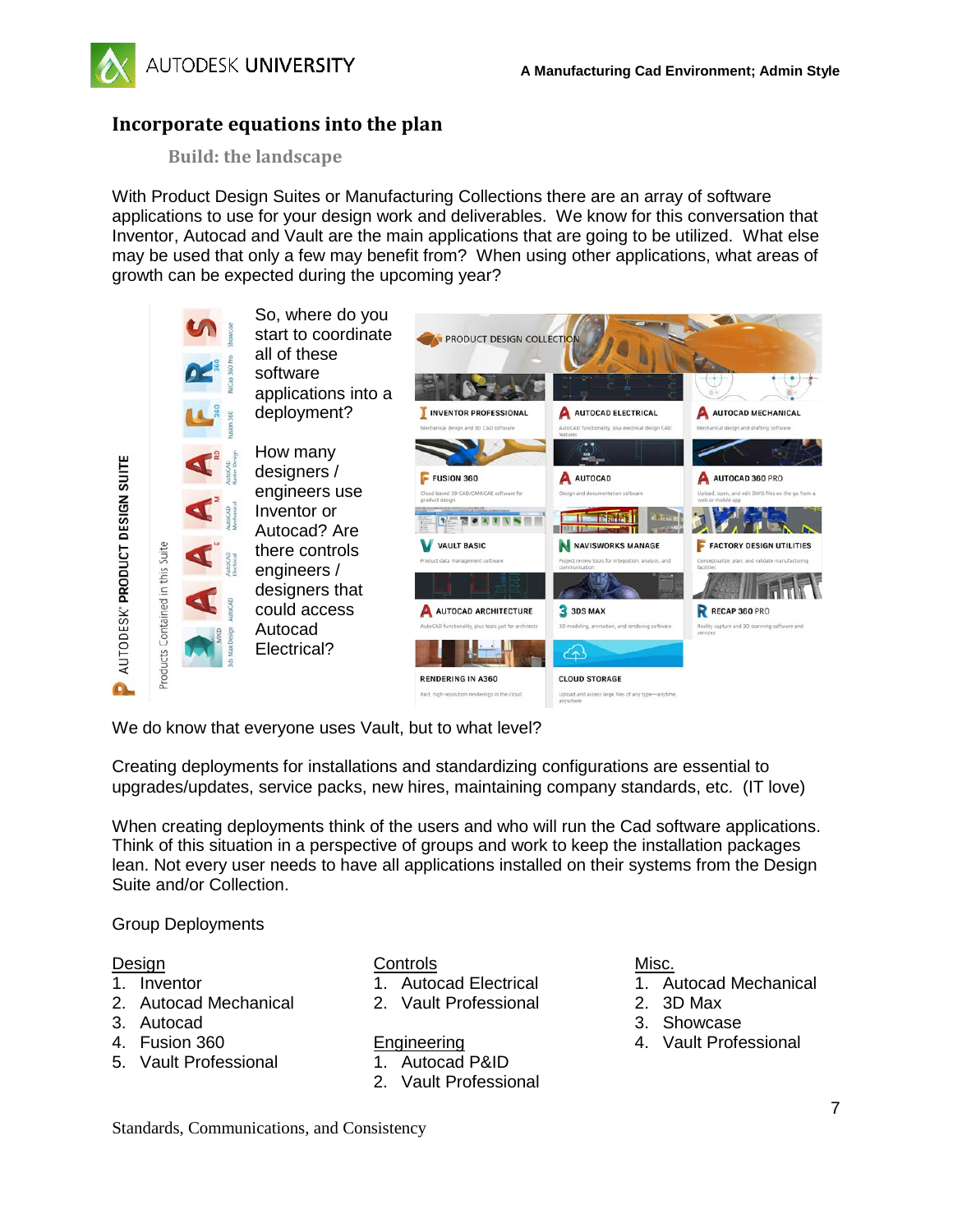

# **Utilize higher level tools and features**

**Build: the tools**

"Back in the day", drafting tools included such things as pencils, erasers (Manual and/or Electric), T-Squares, French Curves, Paper, Vellum and some symbol templates to use for tracing.

For the past 30 years (mainly the last 20), our tools are based on programs and commands that allow users to create designs that were never imaginable before. We have emerged from a flat 2D table to a vast world of 3D and even 4D.

# ef·fi·cien·cy

## /əˈfiSHənsē/

#### noun

the state or quality of being efficient. "greater energy efficiency synonyms: organization, order, orderliness, regulation, coherence; More - an action designed to achieve this. plural noun: efficiencies "to increase efficiencies and improve earnings"

- technical the ratio of the useful work performed by a machine or in a process to the total energy expended or heat taken in.

Translations, word origin, and more definitions

- Efficiency; Where do we look for this in our working environment? Some look at it through an hourglass or time cards
- Some analyze efficiency through product completion
- Some look at efficiency in a longer span of time, from estimating an idea to the completion of the idea.

No matter which way you look at efficiency it still comes down to time vs. quality.

The tools and skills of the Cad designer or Controls designer vastly varies as in any job, but the ability to learn and grow using the Cad tools is endless. To be outstanding at your design position, it takes more than drawing lines, arcs and circles. Cad developers and programmers do not do the design work; they create the tools that allow us to master better ways to design.



## **Drafting Tools**

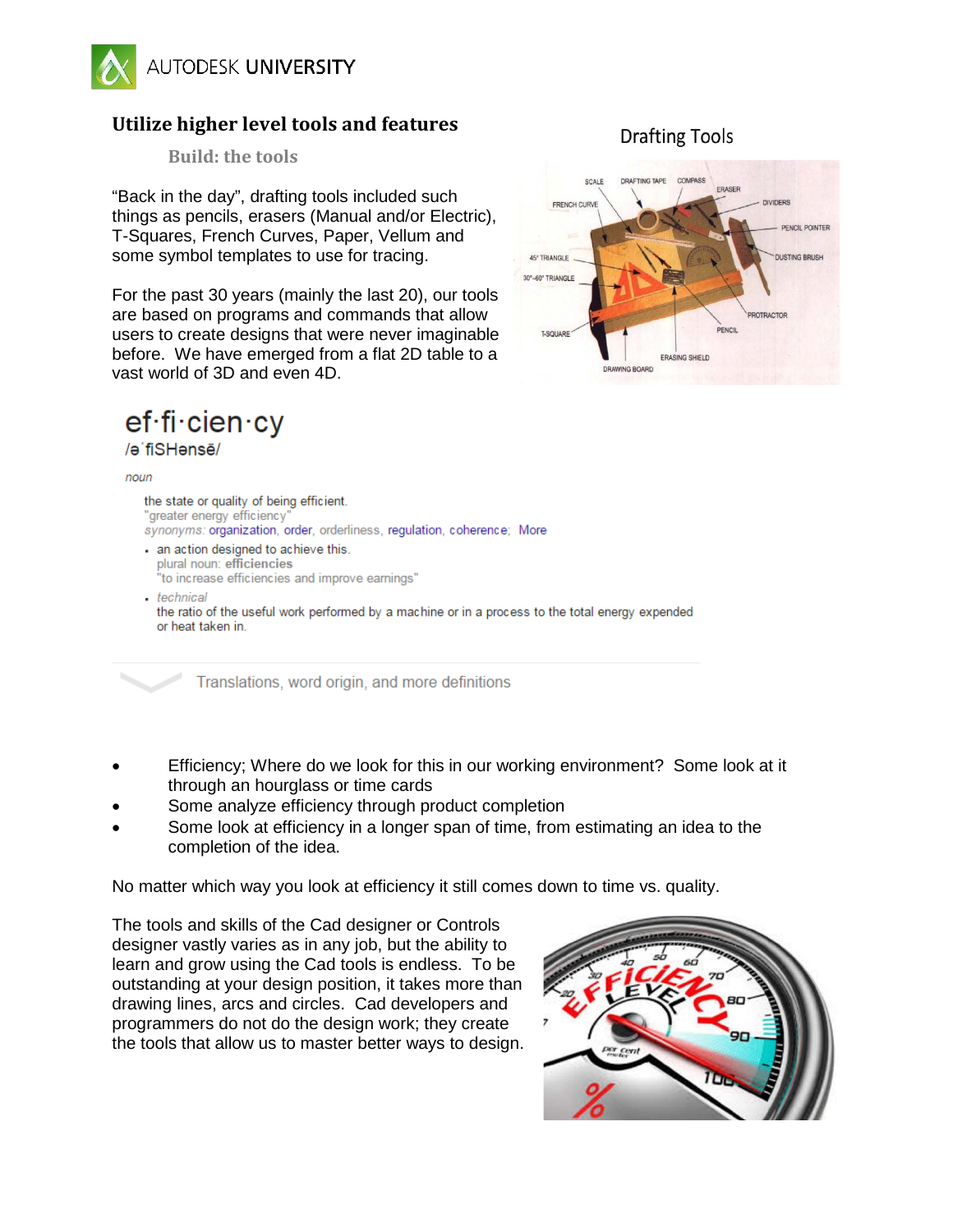

With all the Cad software applications there are intelligent ways to design and shortening the editing cycle is a key to design longevity. Using Inventor, it has more advanced tools than Autocad, but you must learn those and incorporate the intelligence into company methodologies. In order to be successful, these methods must keep growing. From an Administrators position, efficiency comes from getting started with a design quicker and maybe having template scenarios to assist with completing 2D deliverable drawings. Efficiency of an upgrade is key in achieving proper deployment configurations

Questions:

- 1. Does the Cad administrator/manager implement 1 template per file type or multiply that by units of measure?
- 2. Are there company standards for drawings, parts, assemblies and/or presentation files?
- 3. What are the basics for extracting BOM's (Bills of Material)?
- 4. How does all the preparation affect the designer's workflow?
- 5. Where can a Cad Administrator impact efficiency the most?

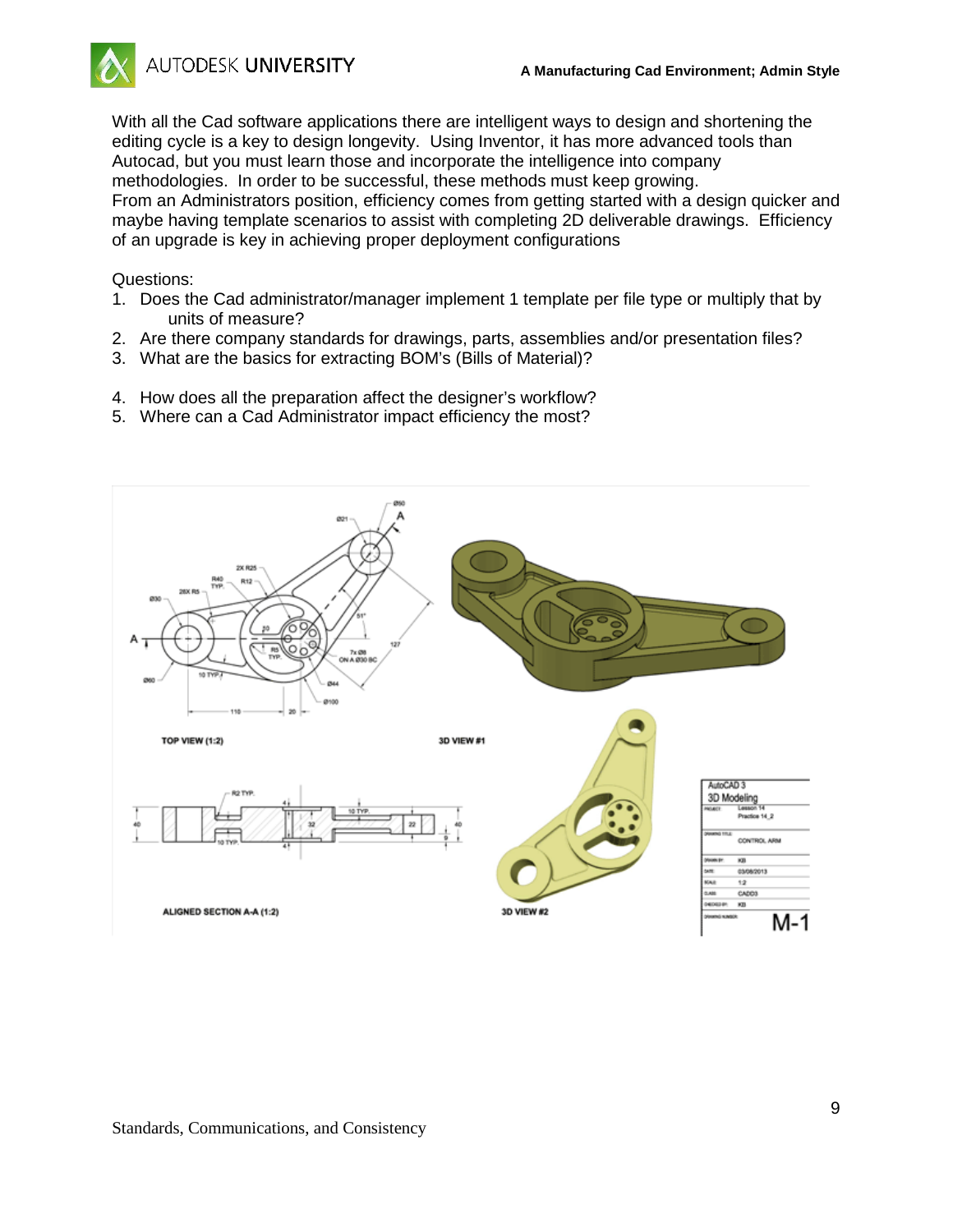

# **Formalize processes to stave off potential problems**

**Build: the Standards**

Without proper workflows, processes and company standards, chaos emerges quickly.

The Cad Administrator is responsible for implementing standards into the design environment which allows for the designers to focus on their work, and not the Cad systems abilities.

# $for$  mal·ize

/ fôrme līz/ +)

verb

give (something) legal or formal status.

· give (something) a definite structure or shape. we became able to formalize our thoughts"

Translations, word origin, and more definitions

Create standard SOPs (Company Standard Operating Procedures). The Cad drawing output is the most noticeable SOP, but other standards play a large role in smart design and document control.

**Standards for:**

Inventor Drawings

- 1. Properties
- 2. Title Block
- 3. Border
- 4. Views
- 5. Numbering
- 6. Units

3. Border 4. Units

- Inventor Parts/Assembly
- 
- Autocad Drawings
- 1. Attributes
- 2. Title Block

### Vault storage and revision control

- 1. Configurations
- 2. Lifecycle Revisions
- 3. Change Order

workflows

5. Folder layout

4. Item Mater workflows

- 6. Security
- 7. User's login
- 7. Styles
- 8. Sheet size
- 9. Dimension/Text
- 1. Materials/Color 2. iProperties 3. Simplification
	- 5. Sheet size
	- 6. Dimension/Text
	- 8. Groups

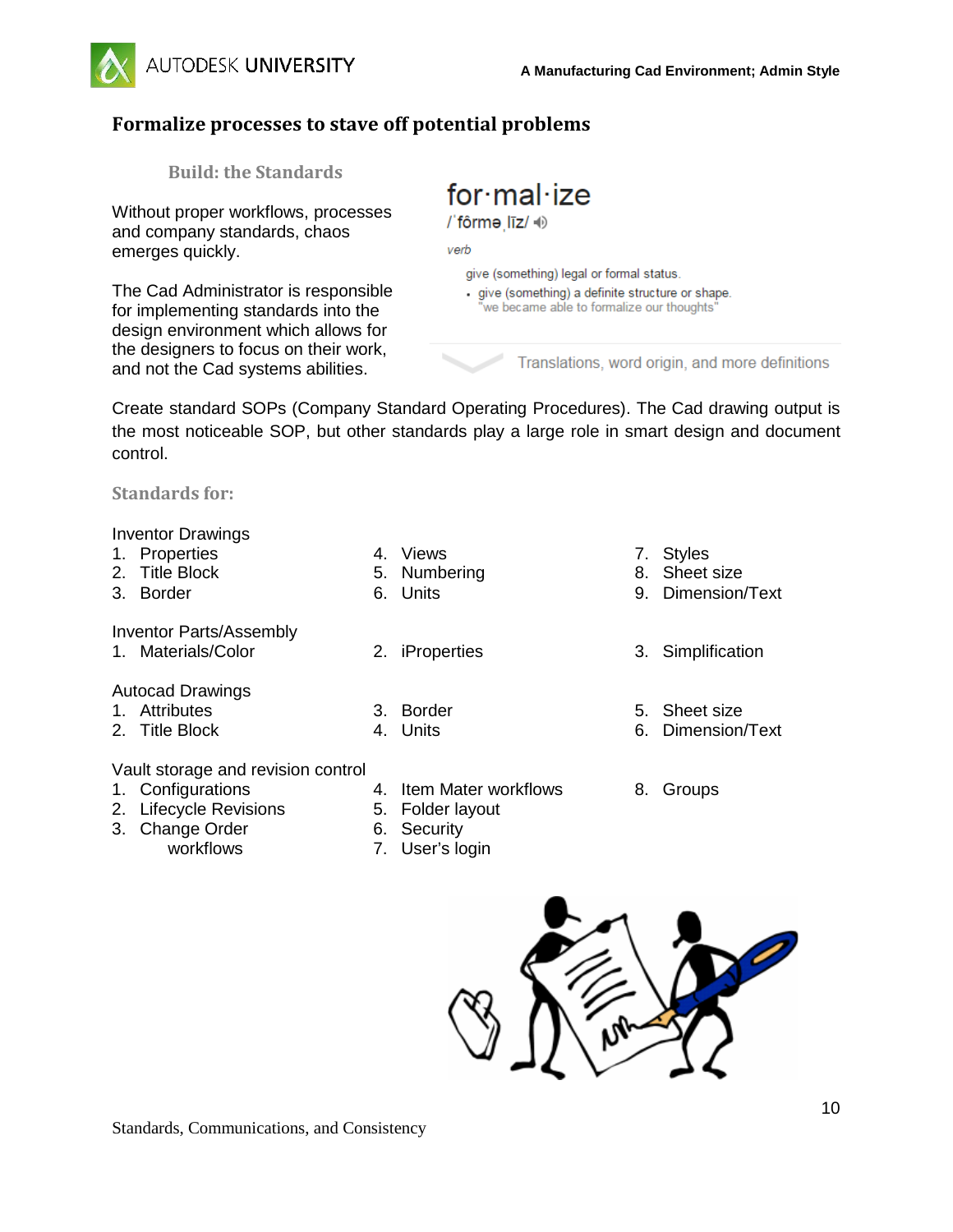

### **Build: the Cad Standards**

Standards are essential and includes key information for the user to follow. There are large differences between 2D and 3D standards per software application. Be sure to centralize all templates, design data, library data on a server centrally located which makes for linking everyone to a common area. The administrator can easily control this area.

- 2D Autocad standards would include, but not limited to, borders, title blocks, attributes, options for dimensions, text, etc.
- 3D Inventor standards are more involved as there is more intelligence within the file makeup. Inventor standards also include borders and title blocks, but span much deeper into iProperties, Styles (Part, Assembly, Drawing), materials, BOM's, etc.

#### **Build: the Vault Standards**

The most complicated aspect of a companywide success story is the Vault Configurations and workflows. Whether you are instituting file lifecycle revisions, Engineering Change Orders, Item Masters and/or even structurally laying out organizational folders, there is a lot to capture.

Vault is built on rules and a starting position would be with Categories. Setting up rules and security will set the tone for the structure that you are looking to implement.



Common path locations across the board are important and a consistency that keeps the individual mayhem under control. An example would be to set the Project Explorer (\$) to 0\_Workspace folder local to the C:\drive. Inventor Content Center library can be pathed to a server folder similar to Cad standards location.

Setting up your team, can be; either manually created or imported from the server domain. Either way, controlling all the users with groups harnesses specific users and can control rights within the Vault.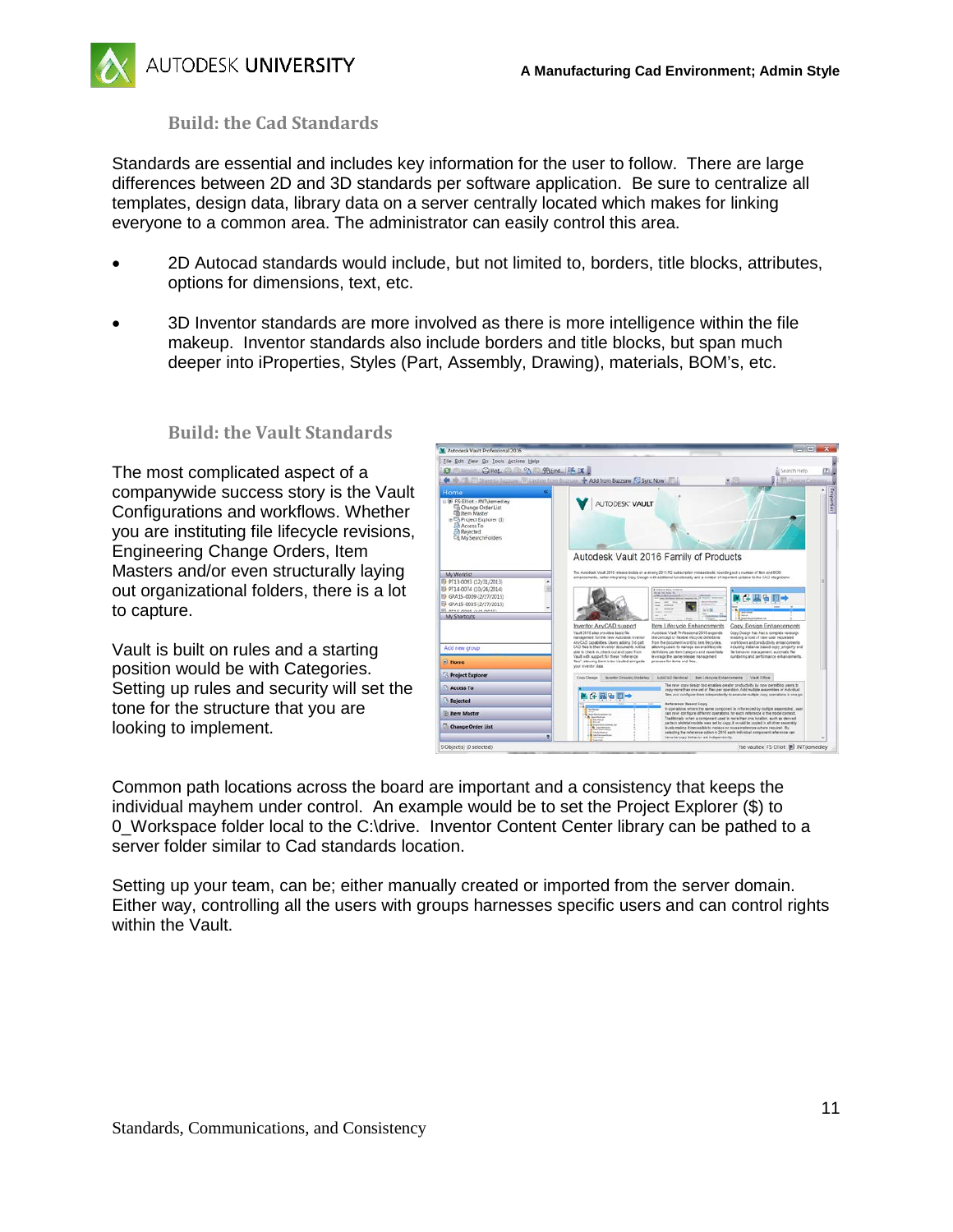

## **Limit human error**

**Build: a limitless environment**

Human error is inescapable, but can be limited. These are all manageable by incorporating Standards – Communications – Consistencies into your environment.

Allow your admin group to have a select number of persons that will be the guardians of the Standards and assist in the implementation and consistent effectiveness of the environment.

Start using iLogic or API to automate redundancies. Efficient processes can be formulized using Copy/Design.

## **Conclusion**

#### **Build: the finale**

In conclusion, administrating Cad and Data Management within a manufacturing environment is a challenge and the successes are rewarding. The time allocated to the whole process can span anywhere from a month to three or four months.

The final document should have all the steps that are in place now for IT to be able to install and configure a new user workstation.

Remember that there are periodic Autodesk software service packs and/or updates which should be part of instruction(s) documented that allow for you, your admin team and IT to follow. Inventor, Autocad, Autocad Electrical, Autocad P&ID can be updated individually trough the user system "Autodesk Desktop App" or a scheduled routine through a script. Vault updates are more critical and must be updated from the server first, then the clients. All Vault servers MUST be updated at the same time.

Disaster Recovery; Vault Backups are critical and should be task scheduled through the server. Backup strategies are either a full back up every night or one full back up on the weekend and Incremental backups during the week.

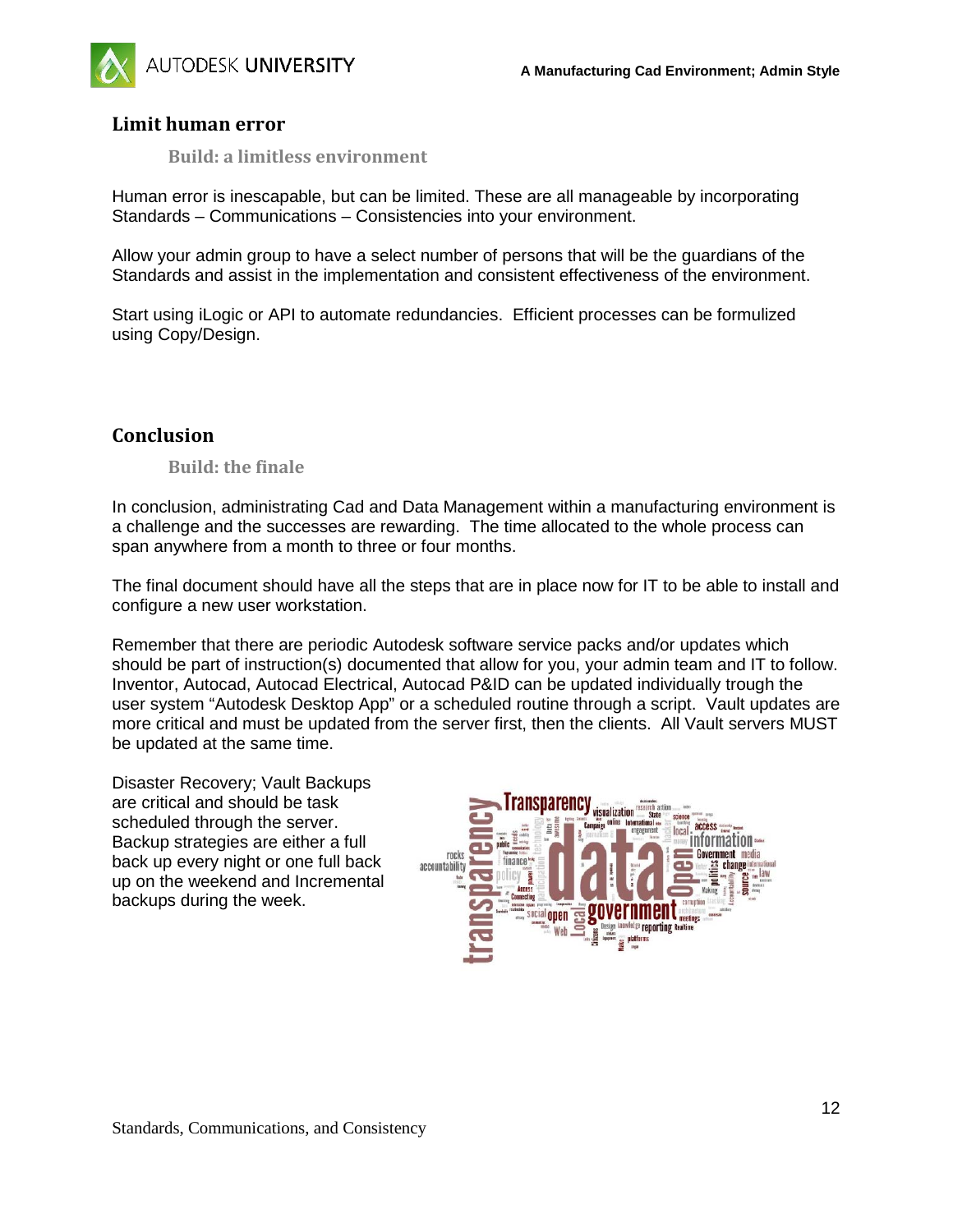

# **Appendix A**

- 1. Strategy
	- 1. Executive & Complete
- 2. Server(s)
	- 1. Sans<br>2. Virtua
	- **Virtual**
	- 3. Windows Server 201?
	- 4. SQL Database
	- 5. SQL Server 201?
	- 6. For Vault Replication
- 3. Software
	- 1. Autodesk
		- 1. Product Design
			- Suite/Manufacturing Collections
		- 2. Inventor
		- 3. Fusion
		- 4. Autocad Mechanical
		- 5. Autocad Electrical
		- 6. Autocad LT
		- 7. Autocad P&ID<br>8. Viewers
			- **Viewers**
- 4. Vault Professional
	- 1. Vault Server<br>2. Vault Client
	- **Vault Client**
	- 3. A360
- 5. Build
	- **Servers** 
		- 1. Deployments
		- 2. Standards
	- 2. Inventor
		- 1. Templates
		- 2. Styles
		- 3. Options
- 6. Autocad
	- 1. Templates
	- 2. Options
- 7. Vault
	- 1. Users/Groups<br>2. ECN
	- ECN.
	-
	- 3. Item Master<br>4. Folder Struc 4. Folder Structure
- 8. Workflows
	- 1. Revision Lifecycle Management<br>2. ECN (Engineering Change Orde
	- ECN (Engineering Change Orders)
	- 3. Item Master
	- 4. Local Workspace